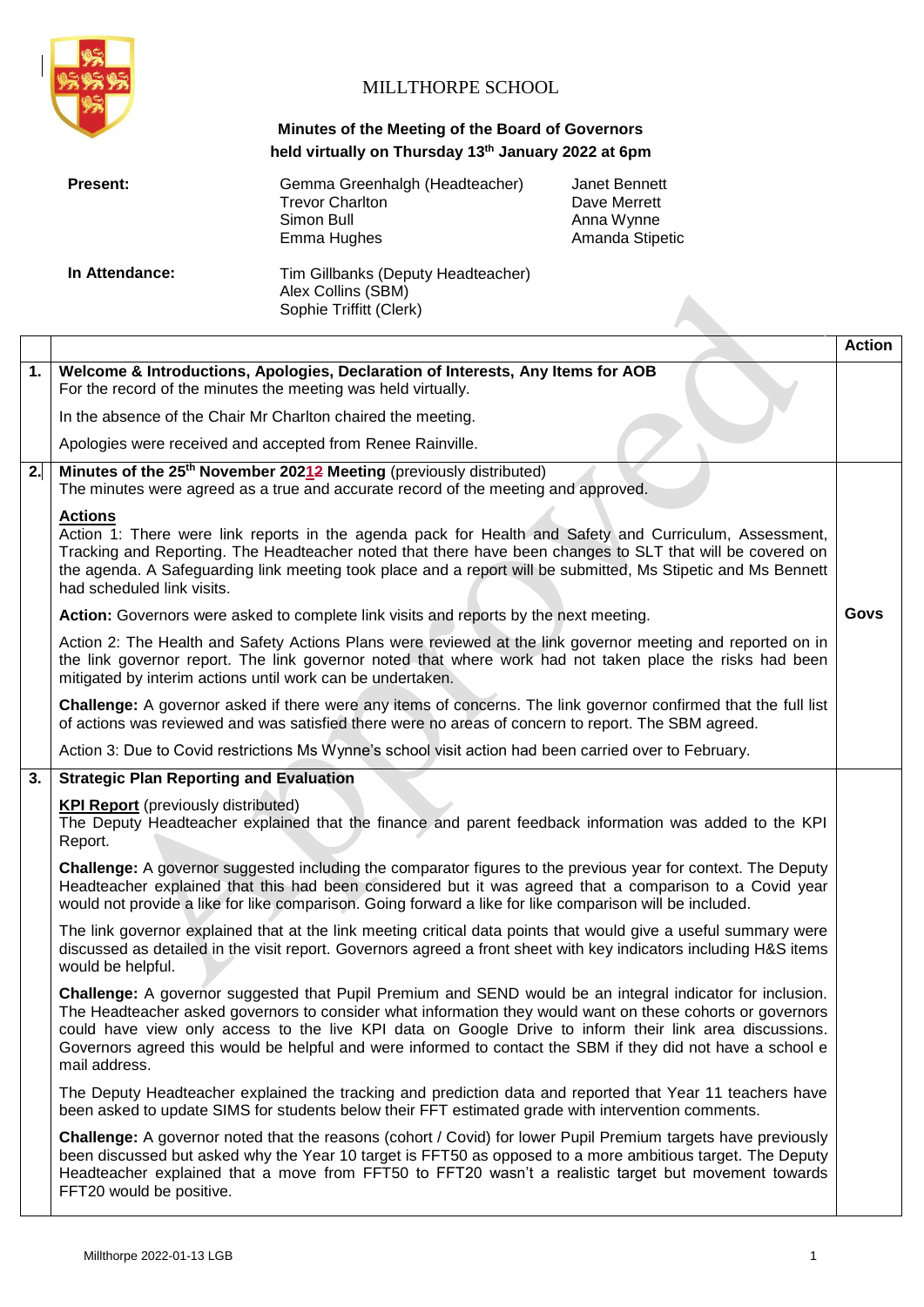**Challenge:** A governor challenged that if the aim is to be an excellent school the Pupil Premium children should be pushed further than FFT50. The Deputy Headteacher explained that Pupil Premium students across the country do not achieve FFT50, at FFT50 the Pupil Premium students would be doing as well as other students in the whole cohort. The Headteacher added that three years ago the Pupil Premium national average was -0.6. In a school like Millthorpe with a smaller Pupil Premium cohort at 17% these students have a greater impact on the data compared to a school with 40% Pupil Premium that would count as a greater element of their whole school data.

The Deputy Headteacher explained that if everyone got FFT50 the Progress 8 would be zero as they achieved as expected and there was no added value. Fischer Family Trust would not know which students are Pupil Premium so a P8 of zero i.e. FFT50 would be doing well.

**Challenge:** A governor asked if the stronger data in Year 10 is a reflection of the cohort or less impact of Covid. The Deputy Headteacher explained that they are a more able cohort than the current Year 11. The Headteacher noted that Year 10 Pupil Premium attendance is also good compared to Year 11. The data can look different as the students move from Year 10 to Year 11 and quality assurance of the Pupil Premium predictions is needed.

**Challenge:** A governor asked how many rounds of tracking there will be. The Deputy Headteacher confirmed that there will be three rounds of tracking over three terms for Year 10 and two terms for Year 11.

#### **Parent Voice**

The SBM was disappointed at the low response rate of 174 and there were some responses where a specific area of dissatisfaction impacted responses across the range of questions.

**Challenge:** A governor noted that the questions around communication were low. The Headteacher explained that the areas highlighted were known development areas with work to do on reporting what children are doing and their progress. The work on curriculum development was started but paused when the pandemic hit to support staff wellbeing and workload when other schools didn't pause this work, in hindsight the work should have continued and it now feels like a workload impact on teachers. The Headteacher has visited other schools and is working on how to articulate why and what students are studying, the information to parents and reporting system is being developed.

**Action:** SBM to check that all governors have access to the Friday newsletter and governors should contact the SBM if they haven't got a school e mail. **SBM**

#### **Staff Voice CPD Outcomes**

The Headteacher explained that there was follow up with staff to gather further information on the staff survey response themes that caused concern to understand where and how the school could move forward.

**Challenge:** A governor asked if there was an action plan from the survey feedback process. The Headteacher confirmed there is and some of the outcomes were around sharing the purpose and reason for activities in school such as quality assurance.

**Challenge:** The staff governor noted that the timing of the survey meant that staff were tired and in the midst of significant changes following a strange year of Covid teaching which may have impacted the responses and was confident that if the survey was done now the responses would be different. The follow up training was transparent and clearly communicated and staff feel the school is going in the right direction.

**Challenge:** A governor asked if the survey is done annually. The Headteacher confirmed it is annual and the MAT drive the timing of the survey. The Headteacher wanted to do the survey more frequently and have focus groups when there is capacity.

**Challenge:** A governor asked if the survey would be run at a different time of term next time. The Headteacher felt that earlier before half term would be better and that there was value in doing it more regularly as long as it is generating action and improvement.

It was noted that the response rate was low and not representative of everyone.

#### **SLT**

The Headteacher informed governors that SLT capacity is a challenge as Ms Andrle stepped down from the Assistant Head role and the SENCO has requested to reduce hours.

There is increasing significant mental health needs, including risk to self and harmful sexual behaviour, and associated workload and have been alerted to the number of Child Sexual Exploitation numbers in the local area being high risk.

The SENCO and Designated Safeguarding Lead have a huge piece of work around safeguarding and need to backfill and improve the SEND and Pupil Premium provision.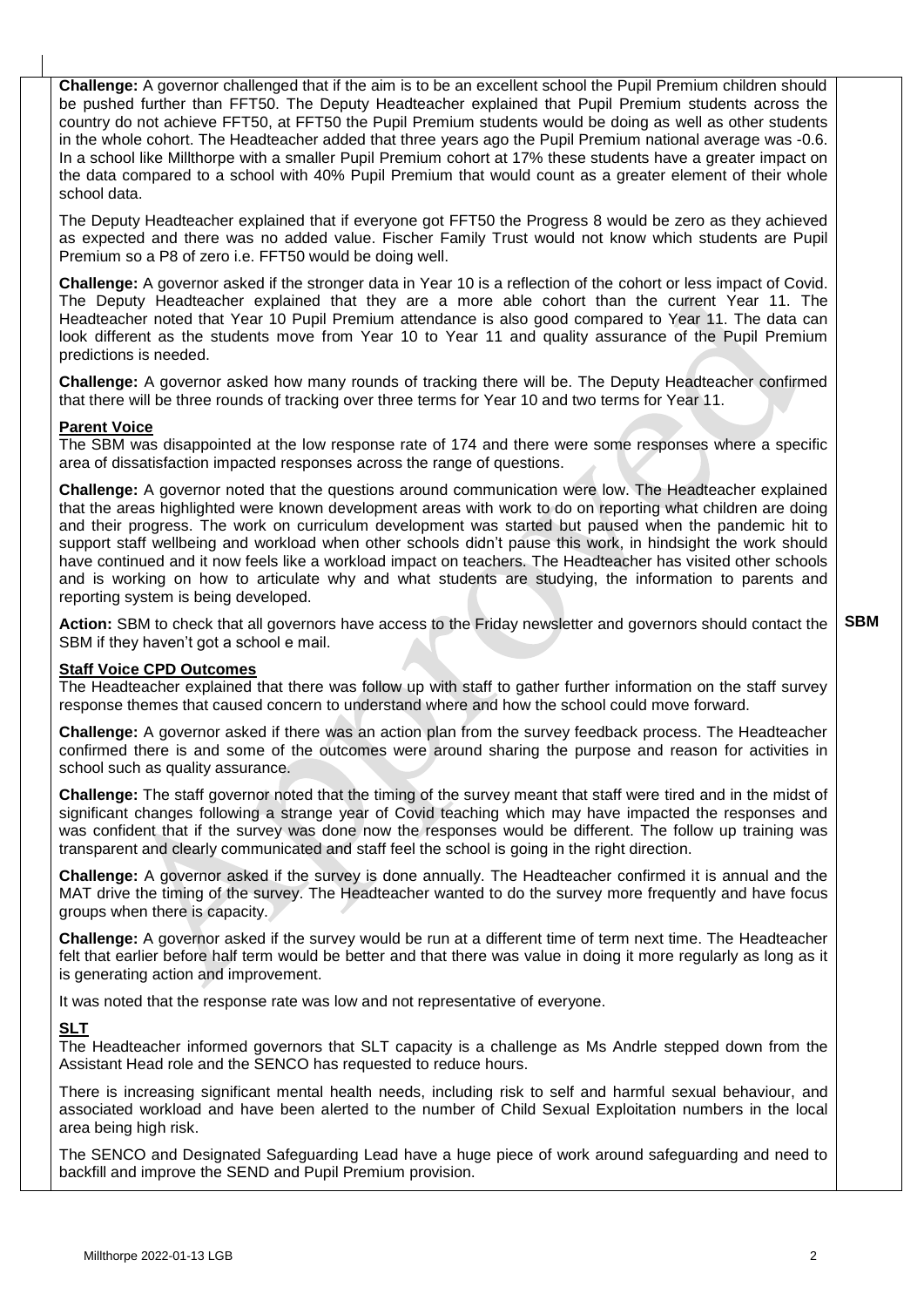|    | An Assistant Head post for SENCO and Disadvantaged to lead on strategy has been advertised to provide<br>capacity and succession planning with an April or September start dependent on who is appointed.                                                                                                                                                                                                                                                                                                                                    |  |  |
|----|----------------------------------------------------------------------------------------------------------------------------------------------------------------------------------------------------------------------------------------------------------------------------------------------------------------------------------------------------------------------------------------------------------------------------------------------------------------------------------------------------------------------------------------------|--|--|
|    | Two new Pupil Premium Champions will be appointed from current staffing.                                                                                                                                                                                                                                                                                                                                                                                                                                                                     |  |  |
| 4. | <b>Educational Performance</b>                                                                                                                                                                                                                                                                                                                                                                                                                                                                                                               |  |  |
|    | <b>PPE Outcomes / Pupil Premium</b><br>The Deputy Headteacher reported that the Pre Public Exams were done in November and a second round will<br>be done in February. The results were not shared as they were not done by all subjects as some are course<br>work based or were not in a positon to do them at the moment.                                                                                                                                                                                                                 |  |  |
|    | The PPE data will be shared after the February round.                                                                                                                                                                                                                                                                                                                                                                                                                                                                                        |  |  |
|    | The Deputy Headteacher left the meeting.                                                                                                                                                                                                                                                                                                                                                                                                                                                                                                     |  |  |
| 5. | <b>Finance and Budgeting</b><br>The SBM reported that the budget remains on track for actual income and expenditure and is working on the<br>revised budget.                                                                                                                                                                                                                                                                                                                                                                                 |  |  |
|    | The main challenge is around agency supply costs. Not all supply needs are Covid related and there are no<br>persistent issues with absence.                                                                                                                                                                                                                                                                                                                                                                                                 |  |  |
|    | Challenge: A governor asked if there are any areas to make savings to balance the budget. The SBM reported<br>that the budget will be within tolerance and was not concerned but there will be decisions to make on capital<br>plans.                                                                                                                                                                                                                                                                                                        |  |  |
|    | The Health and Safety link governor noted the importance not to delay any of the works to address health and<br>safety requirements.                                                                                                                                                                                                                                                                                                                                                                                                         |  |  |
| 6. | <b>Health and Safety</b><br>There were no questions on the link governor report.                                                                                                                                                                                                                                                                                                                                                                                                                                                             |  |  |
| 7. | <b>Special Projects</b>                                                                                                                                                                                                                                                                                                                                                                                                                                                                                                                      |  |  |
|    | <b>Expansion Project</b><br>The SBM reported that the project has been split into three phases and phase one will start in February half<br>term and run to Easter. Phase two and three will mainly run across the summer holidays. The school have had<br>input into the specification and contractors will be appointed through the tender process this month. The<br>contractors being considered have previously worked with the consultants, CYC or both and delivered<br>satisfactorily so there is confidence in whoever is selected. |  |  |
|    | Challenge: In response to a governor the Headteacher confirmed that the project must be completed by the<br>start of term September 2022.                                                                                                                                                                                                                                                                                                                                                                                                    |  |  |
|    | The Headteacher explained that two full time members of staff will need to be appointed from September to<br>meet the needs of increasing pupil numbers and this will be included in the 2022/23 budget.                                                                                                                                                                                                                                                                                                                                     |  |  |
|    | <b>Catering Contract Review</b><br>The SBM along with other MAT representatives met with the Dolce Regional and Area Managers in December.<br>In general the feedback was very positive, the food is popular with the students and after an issue with staff<br>leaving at the start of the contract they have kept the service staffed well.                                                                                                                                                                                                |  |  |
|    | Challenge: A governor asked if the students met with Dolce. The SBM explained that they were due to do a<br>student feedback panel but this was postponed to this term.                                                                                                                                                                                                                                                                                                                                                                      |  |  |
|    | Challenge: A governor asked if the staff are employed by the MAT or Dolce. The SBM confirmed that they are<br>employed by Dolce, they were subject to TUPE retaining their terms and conditions from Hutchinson but<br>everyone who TUPE'd across has since left. There was a new till system, recipes and processes to learn but<br>the staff left gradually and for different reasons.                                                                                                                                                     |  |  |
|    | Challenge: A governor asked if the catering is still financially lucrative. The SBM explained that sales are<br>buoyant and it should be operating profitably                                                                                                                                                                                                                                                                                                                                                                                |  |  |
| 8. | <b>Policies</b>                                                                                                                                                                                                                                                                                                                                                                                                                                                                                                                              |  |  |
|    | <b>Anti-Bullying Policy</b><br>The Headteacher explained that the main changes are around how different types of bullying are dealt with.                                                                                                                                                                                                                                                                                                                                                                                                    |  |  |
|    | Resolution: Governors approved the Anti-Bullying Policy.                                                                                                                                                                                                                                                                                                                                                                                                                                                                                     |  |  |
|    | <b>SRE Policy</b><br>The Headteacher explained that this is a model policy based on statutory guidance.                                                                                                                                                                                                                                                                                                                                                                                                                                      |  |  |